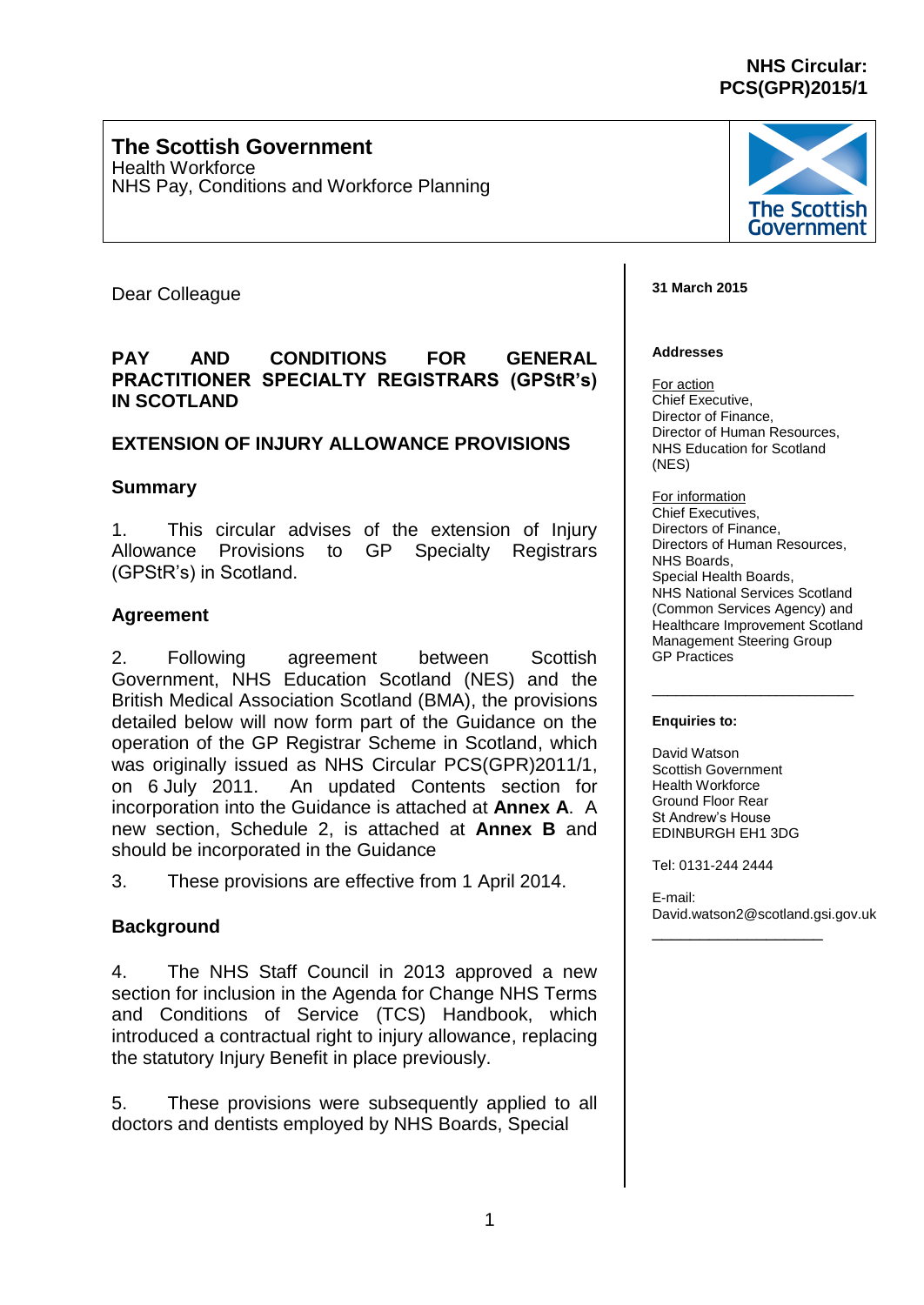Health Boards and NHS National Services Scotland, as detailed in NHS Circular PCS(DD)2013/3 in June 2013.

The provisions are now being extended to GP Specialty Registrars (GPStR's) in Scotland.

- 6. NES are asked to:
	- Make the necessary arrangements, to ensure that this change takes effect with application from 1 April 2014;
	- Advise SG Specialty Registrars of this change;
	- Make their own arrangements for obtaining additional copies of this circular, which is available on the SHOW website at:

[www.show.scot.nhs.uk/sehd/publications.asp](http://www.show.scot.nhs.uk/sehd/publications.asp)

# **Enquiries**

7. Employees should direct any personal enquiries to NHS Education for Scotland (NES).

Yours sincerely

Shindley Rogers

**SHIRLEY ROGERS NHSScotland Workforce Director**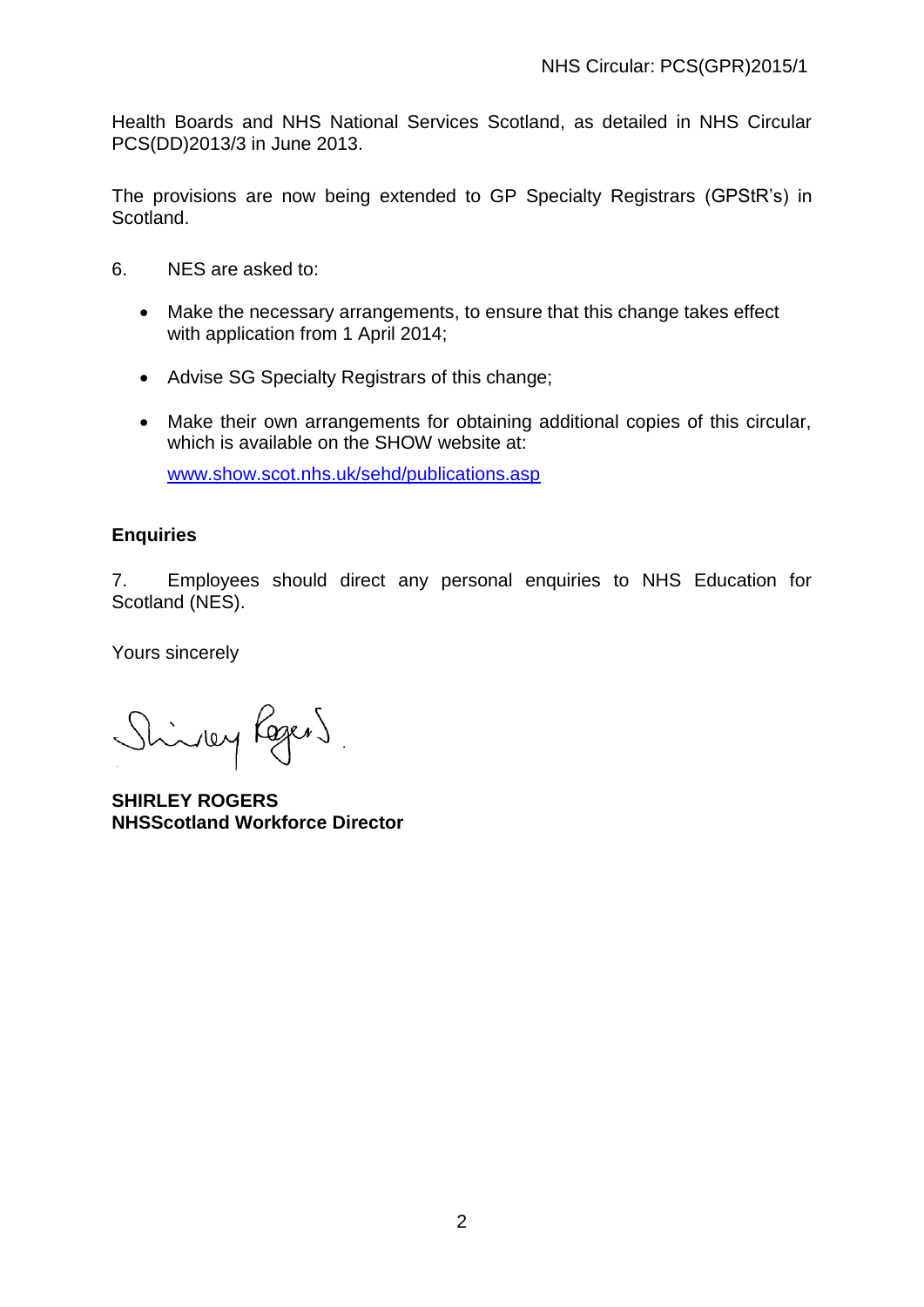**The Scottish Government** Health Workforce NHS Pay, Conditions and Workforce Planning



# **DIRECTION**

The Scottish Ministers, in exercise of the powers conferred on them by Section 2(5) of the National Health Service (Scotland) Act 1978, hereby give to NHS Education for Scotland (NES) the following Direction.

The terms and conditions for staff covered by NHS Circular PCS(GPR)2011/1 are amended as set out in NHS Circular PCS(GPR)2015/1 and its annexes, which was approved by Scottish Ministers on 31 March 2015 and with effect from 1 April 2014.

inley Regens

**SHIRLEY ROGERS NHSScotland Workforce Director** Scottish Government Health Directorates St Andrew's House EDINBURGH EH1 3DG **31 March 2015**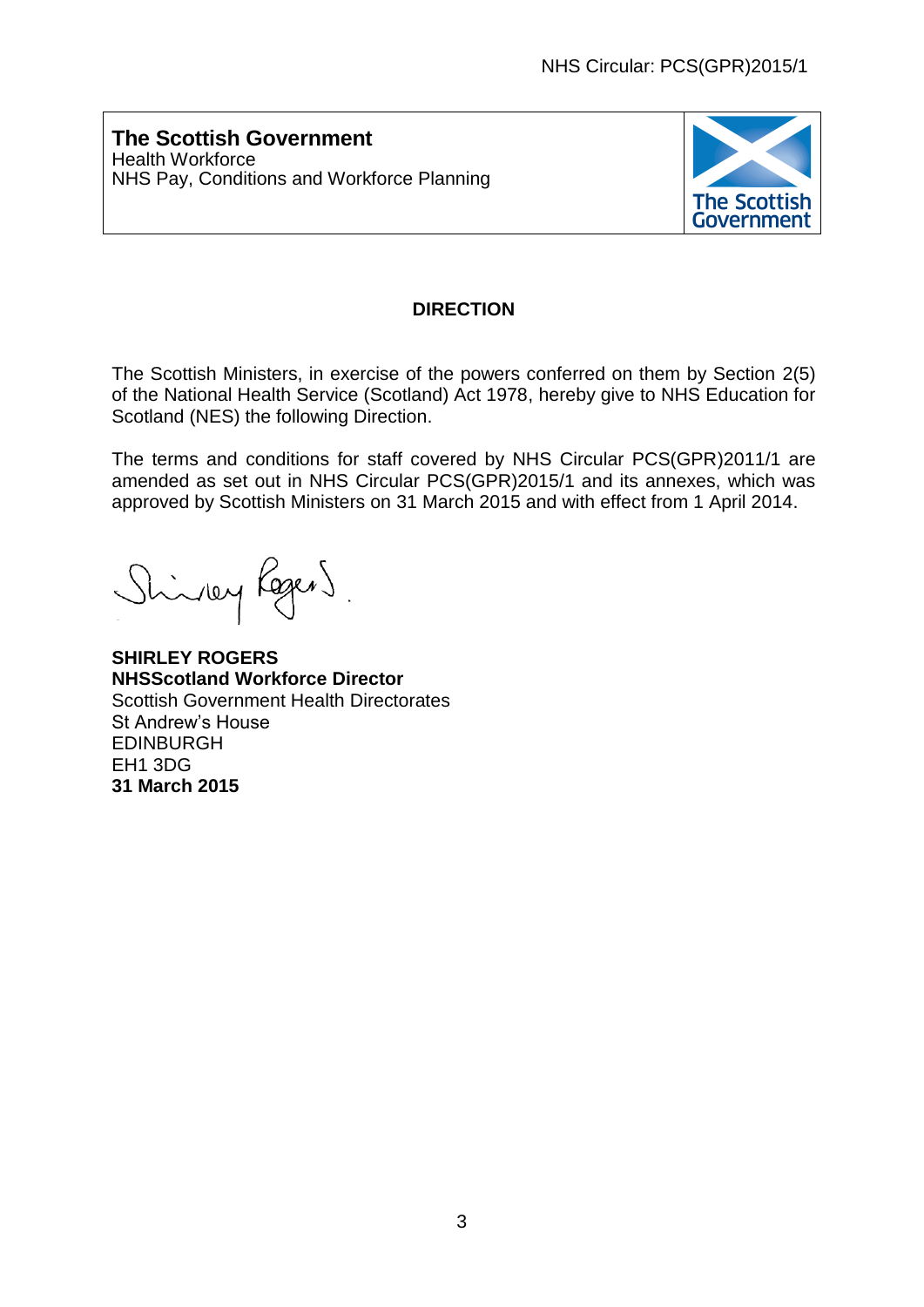# **ANNEX A**

# **Pay, Accommodation, Removal and Associated Expenses of GP Specialty Registrars in General Practice**

# **Contents**

# **Salary, GP Trainer's Grant and Expenses**

- 1) Scope
- 2) Salary
- 3) Supplements
- 4) Locum service
- 5) Incremental progression
- 6) Premature termination of contract
- 7) CNORIS and subscription to a professional defence organisation
- 8) Recognition of service elsewhere
- 9) National Insurance contributions
- 10) Superannuation

#### **Accommodation, Removal and Associated Expenses of Doctors Becoming GP Specialty Registrars in General Practice**

- 11) Payments for Expenses
- 12) General Conditions
- 13) Definitions
- 14) Expenses During Search for Accommodation
- 15) Excess Daily Travelling Expenses
- 16) Temporary Accommodation
- 17) Visits Home
- 18) Retention of Rooms Allowance
- 19) Payment of Travelling Expenses and Additional Accommodation Costs in Lieu of Removal Expenses
- 20) Expenses of House Purchase and House Sale
- 21) Legal and estate agents fees on House Sale and House Purchase
- 22) Travel and Subsistence Expenses on Removal
- 23) Expenses of Actual Removal
- 24) Tenancy
- 25) Miscellaneous Expenses Grant
- 26) Expenses Consequent Upon Removal
- 27) Continuing Expenses in the Old Area
- 28) Lodging Costs of Child left in Old Area for Educational Reasons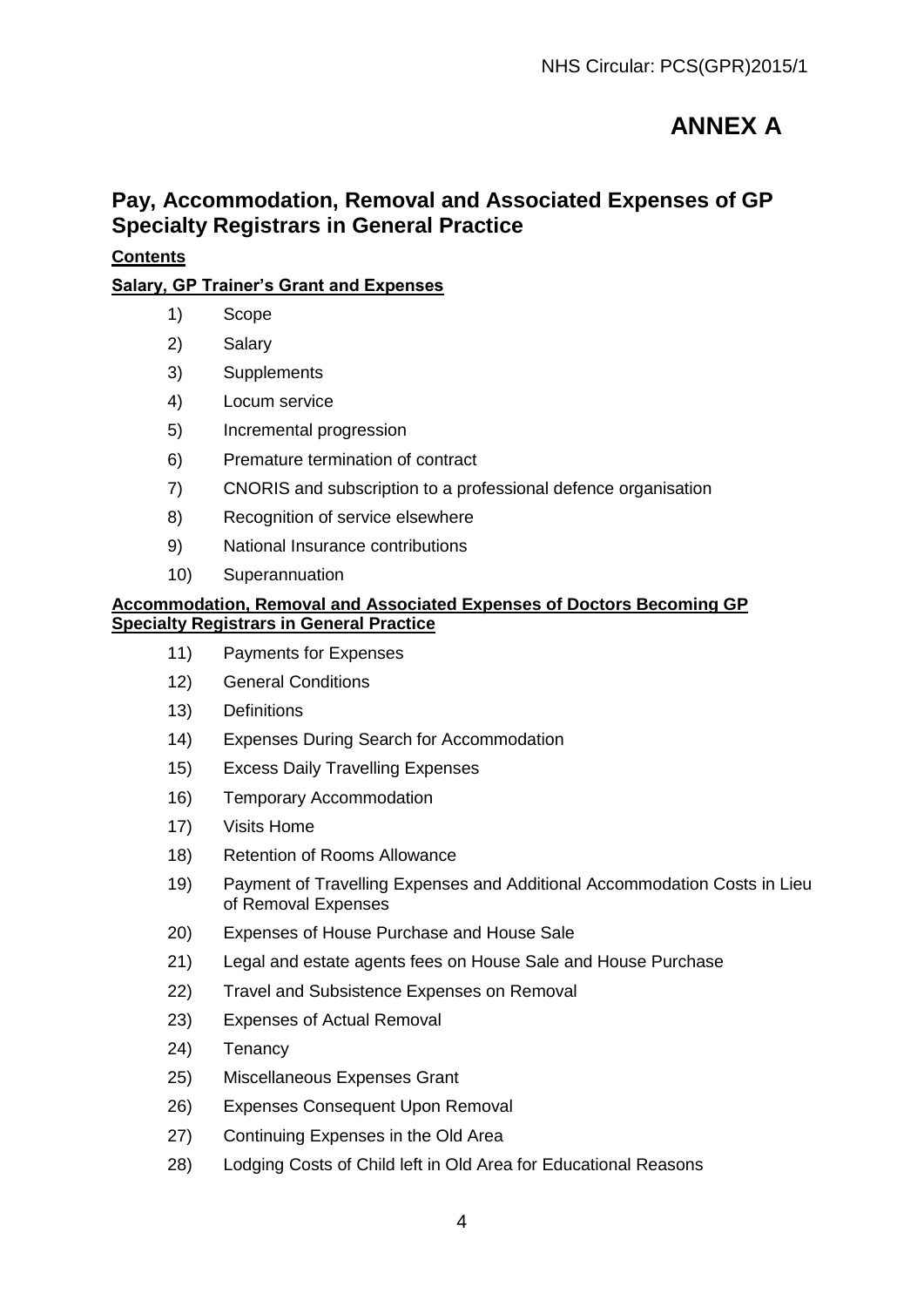- 29) Payment of Rent of Unoccupied Property
- 30) Excess Rent in the New Area
- 31) Entitlement to Payment
- 32) Exceptions
- 33) Moves from unfurnished accommodation in old area to furnished accommodation in area of traineeship
- 34) Moves from furnished accommodation in old area to furnished accommodation in area of traineeship
- 35) Moves from furnished accommodation in old area to unfurnished accommodation in area of traineeship
- 36) Temporary Accommodation in the area of the traineeship
- 37) Single GP Specialty Registrars
- 38) Claims
- 39) Payment of Expenses of GP Specialty Registrars When on Call
- 40) Interview Expenses

#### **Sickness**

- 41) Payments to GP Specialty Registrars During Sickness
- 41A) NHS Injury Allowance Provisions Schedule 2

#### **Maternity, Paternity and Adoption Leave**

- 42) Maternity Paternity and Adoption Leave for GP Specialty Registrars
- 43) Qualifying Conditions in Respect of Maternity Leave
- 44) Commencement of Maternity Leave
- 45) Other Conditions to be met by the GP Specialty Registrar/GP Trainer in Respect of Maternity Leave
- 46) Payments to GP Specialty Registrars in Respect of Maternity Pay
- 47) GP Specialty Registrars Returning to their Traineeships after Maternity Leave
- 48) Failure to return to work after Maternity Leave
- 49) Extension of Traineeship During Maternity Leave
- 50) Time Off for Ante-Natal Care
- 51) Sick Pay and Maternity Leave
- 52) Scope of Payments: Maternity Leave and Adoption Leave
- 52A) Paternity Leave and pay
- 52B) Adoption leave and pay
- 53) Notification of Maternity Leave and Adoption Leave
- 54) Incremental Dates
- 55) Extension of Traineeship
- 56) Statutory Rights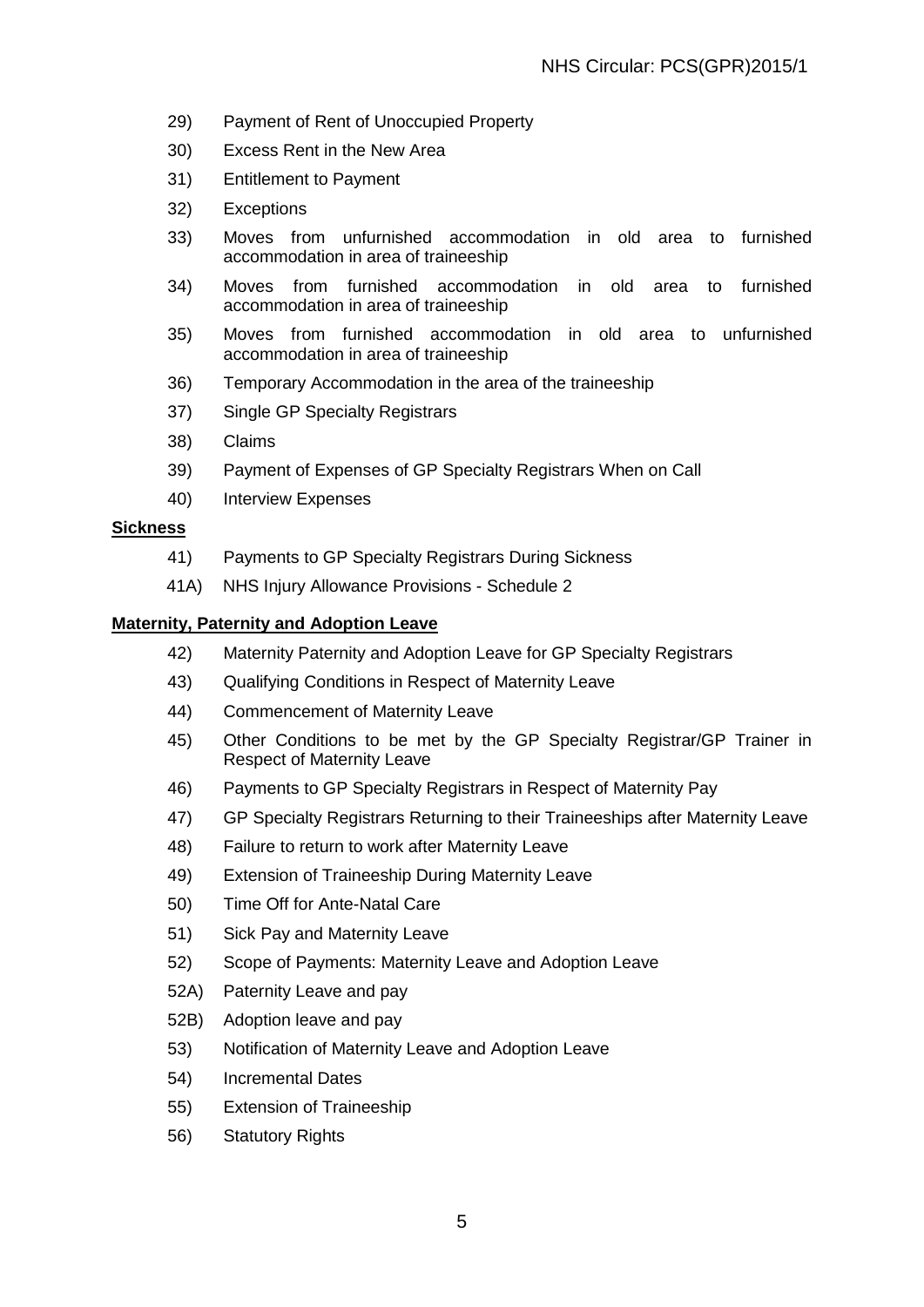### **Postgraduate Qualifications**

57) Payment of expenses involved in sitting examinations for postgraduate qualifications

**Supplementary provisions in respect of arrangements where a GP Registrar is suspended by a direction of the National Health Service Tribunal under section 32A of the National Health Service (Scotland) Act 1978** 

 $58$ ) – 60)

# **Representations**

 $61) - 65$ 

- Appendix 1: List of Authorities
- Appendix 2: Subsistence and Vehicle Allowances
- Appendix 3: Payments in Respect of the GP Registrar Scheme

#### **Schedule 1**

Determination in respect of payments to a GP Specialty Registrar suspended by a direction of the National Health Service Tribunal under section 32A of the National Health Service Act 1978.

#### **Schedule 2**

Provision for an injury allowance to be paid to eligible employees who, due to a work related injury, illness or other health conditions, are on authorised sickness absence or phased return to work with reduced pay or no pay.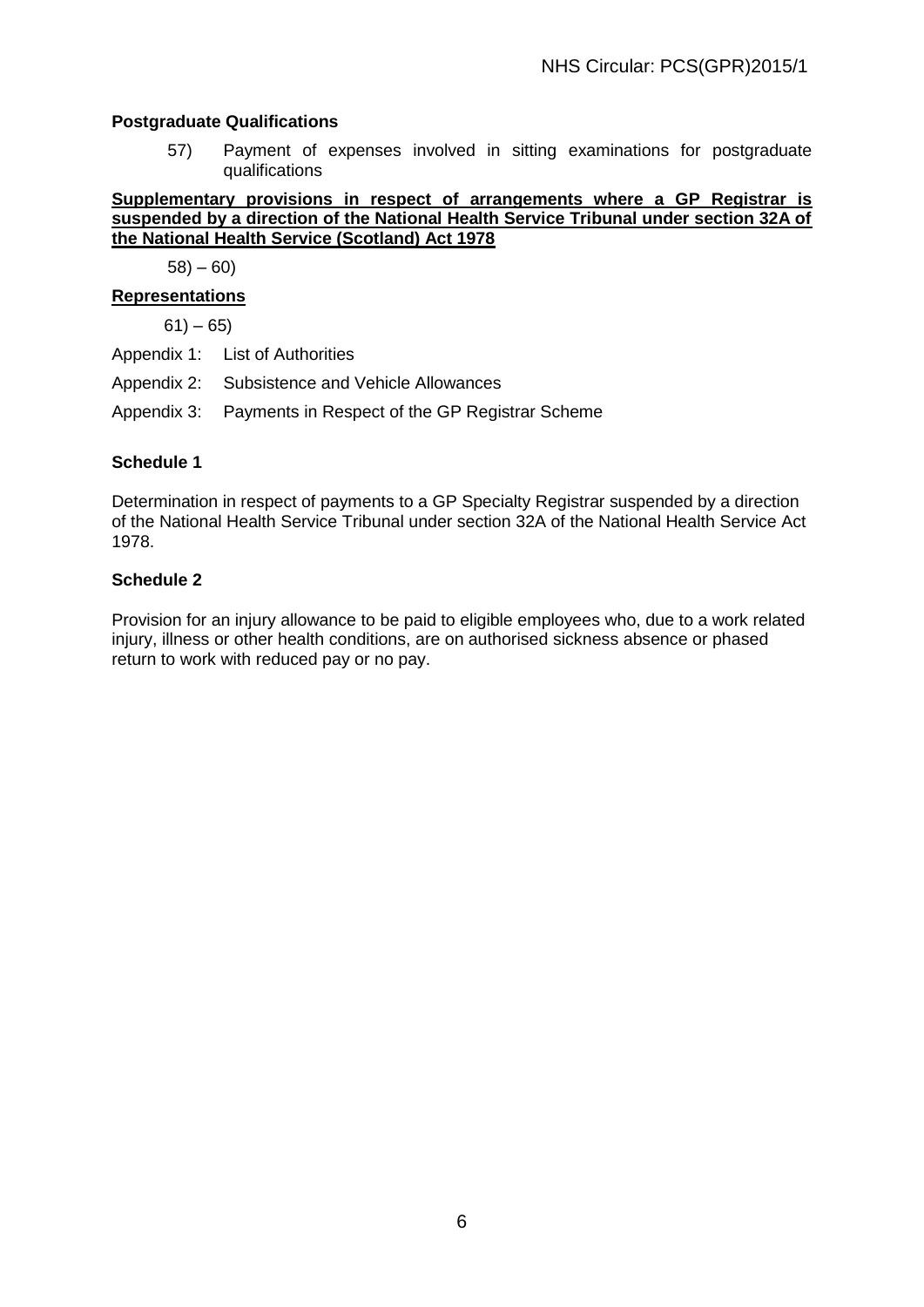# **Annex B**

# **SCHEDULE 2**

# **NHS Injury Allowance Provisions**

This section contains provision for an injury allowance to be paid to eligible employees who, due to a work related injury, illness or other health conditions, are on authorised sickness absence or phased return to work with reduced pay or no pay. It also makes provision for the protection of pay in certain circumstances. It does not confer an additional period of sickness absence entitlement to eligible employees.

# a) **Eligibility**

Eligible employees who have injuries, diseases or other health conditions that are wholly or mainly attributable to their NHS employment, will be entitled to an injury allowance, subject to the conditions set out in this Section. The injury, disease, or other health condition must have been sustained or contracted in the discharge of the employee's duties of employment or an injury that is not sustained on duty but is connected with or arising from the employee's employment.

The attribution of injury, illness or other health condition will be determined by the employer who should seek appropriate medical advice. In all cases the employer should use the civil burden of proof - "on the balance of probability" (more likely to than not) - to determine the outcome. Where the employee disagrees with the employer's decision then they are entitled to appeal the decision through local grievance procedures (see section g below).

Employees claiming injury allowance are required to provide all relevant information, including medical evidence, that is in their possession or that can reasonably be obtained, to enable the employer to determine the claim.

Payment of injury allowance is not dependent on length of service.

The following circumstances will not qualify for consideration of injury allowance:

 injury whilst on a normal journey travelling to and from work, except where the journey is part of their contractual NHS duties;

 sickness absence as a result of disputes relating to employment matters, conduct or job applications;

 injury, disease or other health condition due to or seriously aggravated by the employee's own negligence or misconduct.